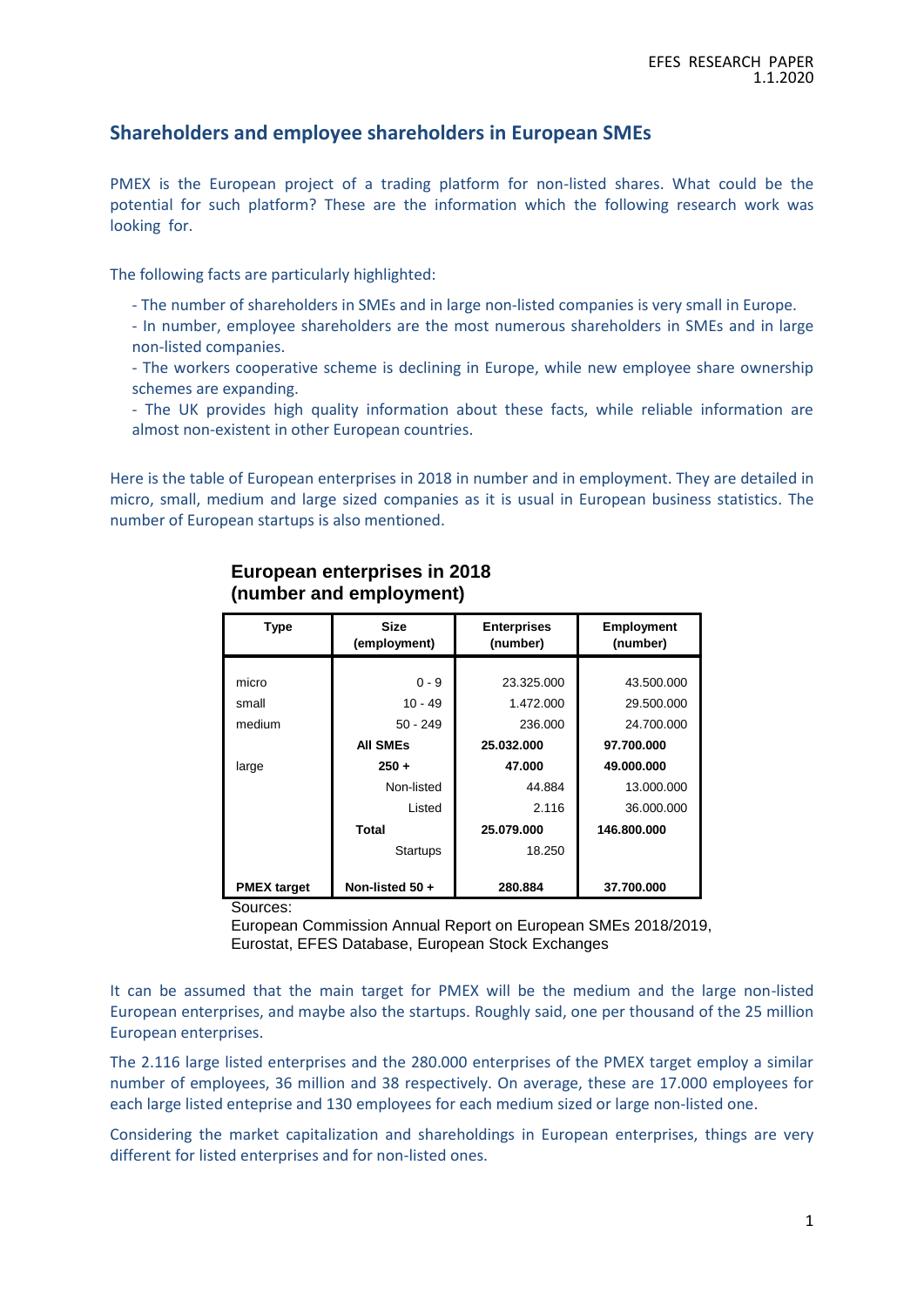Information are good for listed enterprises. However, there are surprisingly little quantitative information about the shareholders of non-listed enterprises in Europe. It is well generally assumed that "The number of shareholders in SMEs are in most cases limited compared to publicly listed entities and their investment is usually far longer term." [\(EFRAG Discussion Paper,](https://www.efrag.org/Assets/Download?assetUrl=%2Fsites%2Fwebpublishing%2FProject%20Documents%2F33%2FInitial%20Discussion%20paper.doc) Preliminary Views on Accounting Standards for Small and Medium-sized Entities, 2004). But quantitative studies seems almost non-existent.

About listed enterprises, all information are gathered in the EFES database of European companies on a yearly base from 2006. These include the 2.400 large European listed companies in 2018. The definition of the large listed company includes all of them whose market capitalization is 200 million Euro or more. The average number of shareholders observed in each large listed company was 42.500.

About European SMEs, the average number of 3-4 shareholders is usually assumed.

The best quantitative information about shareholders in SMEs can be found **in Italy**.

The [Rapporto Cerved PMI 2018](https://know.cerved.com/wp-content/uploads/2018/11/PMI-2018-intero.pdf), "Le PMI familiari in Italia: un'analisi basata sulla tecnologia dei grafi" shows that (see page 117):

- 148.000 SMEs are identified in Italy employing 10 to 250 employees, involving 470.000 shareholders (3.18 shareholders on average in each SME).

- On which 60.000 SMEs have no shareholders outside the family.

- On the 470.000 shareholders, 302.000 are family owners and 168.000 are not.

- The 168.000 non-family shareholders are thus located in 88.000 SMEs, which means 1.90 non-family shareholder on average in each SME.

- In addition, Italy counts 5.085 large non listed companies with 18.911 shareholders (3.72 shareholders on average).

So the average number of shareholders in large non-listed companies is not very different from what it is in SMEs.

Some good sources **in Belgium** confirm the same small number of shareholders in SMEs as in Italy.

- The database of shareholders in Walloon enterprises [\(L'actionnariat des entreprises](http://www.actionnariatwallon.be/la-base-de-donnees/qu-est-ce-que-c-est.htm?lng=fr)  [wallonnes\)](http://www.actionnariatwallon.be/la-base-de-donnees/qu-est-ce-que-c-est.htm?lng=fr) shows for instance that 1.992 enterprises employ 51 to 200 persons, on which only two have more than 1 to 5 controlling shareholders sharing the entire capital. It is remakable that these two cases are employee share ownership cases (A&R, Balteau).

- A research work due to Deminor about 2.670 Belgian SMEs led to the number of 2.9 to 3.5 shareholders on average in each of them (Deminor, [L'application de la Gouvernance](https://drs.deminor.com/fr/actualites/lapplication-de-la-gouvernance-dentreprise-dans-les-pme-belges)  [d'Entreprise dans les PME belges](https://drs.deminor.com/fr/actualites/lapplication-de-la-gouvernance-dentreprise-dans-les-pme-belges), 2011).

**In Germany**, the [Institut für Mittelstandsforschung Bonn](https://www.ifm-bonn.org/) is the major German research institute on SMEs. Germany has its own definition of SMEs including enterprises up to 500 employees, the "Mittelstand". "The Mittelstand refers to owner- and family managed and owned enterprises" (The Mittelstand: a Specific Entrepreneurial Profile of the Social Market Economy, Friederike Welter, Journal for Markets and Ethics/Zeitschrift für Marktwirtschaft und Ethik, 2018). It is promoting the idea that the Mittelstand is essentially family based, - that's all, and it doesn't offer any quantitative information about the number of owners in SMEs.

- However, an enquiry due to the Deutsches AktienInstitut (DAI) in 2007 revealed that on 287 German responding SMEs, 235 had only one shareholder, 46 had a few number and 6 had more (2 %).

The situation **in France** is quite similar as in Germany. Beside the usual definitions of SMEs, France promotes the concept of Intermediate Size Companies - "*Entreprises de Taille Intermédiaire*" (ETI) which roughly coincides in number with the group of large non-listed enterprises. However, French litterature doesn't provide any precise quantitative information about shareholders neither in French SMEs nor in ETIs. Most information is rather qualitative and with no clear distinction between listed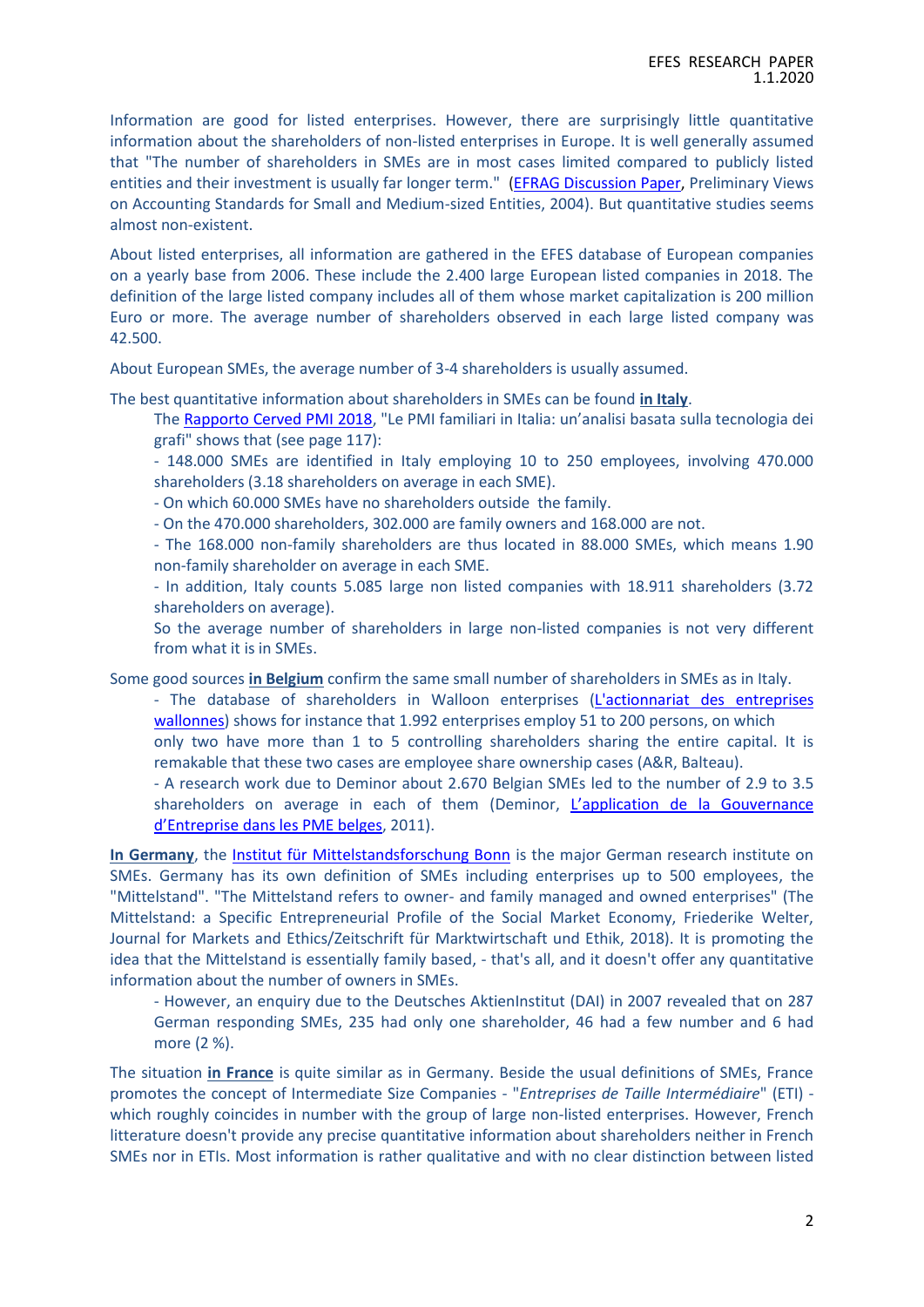and non-listed companies (see for instance Tristan Auvray, [L'Evolution de l'Actionnariat en France:](https://www.cairn.info/revue-d-economie-financiere-2018-2-page-73.htm)  [1977-2017,](https://www.cairn.info/revue-d-economie-financiere-2018-2-page-73.htm) Revue d'Economie Financière 2018/2).

On the other hand, the EFES database of European companies provides additional information about shareholders in non-listed companies, by two different ways. First, a hundred new listed companies enter each year the database, following Initial Public Offerings (IPOs). Therefore, based on prospectuses and other information, the history of the ownership of these companies can usually be reconstructed over the previous 15 years and often from their origin. Secondly, the EFES database gather information about hundreds majority-employee-owned companies in Europe and the history of their ownership over the last 15 years.

The information from the EFES database confirm the small number of shareholders in SMEs as described above in Italy and in other European countries.

It provides also information about the market capitalization of listed companies as well as of medium and large-sized non-listed ones, leading to the following table.

| <b>Type</b>        | <b>Size</b><br>(employment) | Capitalization<br>(billion €) | <b>Shareholders</b><br>(number) |  |  |  |
|--------------------|-----------------------------|-------------------------------|---------------------------------|--|--|--|
|                    |                             |                               |                                 |  |  |  |
| micro              | $0 - 9$                     | n.c.                          | n.s.                            |  |  |  |
| small              | $10 - 49$                   | n.c.                          | 3.680.000                       |  |  |  |
| medium             | $50 - 249$                  | € 1.500                       | 700.000                         |  |  |  |
|                    | <b>SMEs</b>                 | € 1.500                       | 4.380.000                       |  |  |  |
| large              | $250 +$                     | € 13.294                      | 90.700.000                      |  |  |  |
|                    | Non-listed                  | € 1.250                       | 700.000                         |  |  |  |
|                    | Listed                      | € 12.044                      | 90.000.000                      |  |  |  |
|                    | Total                       | € 14.794                      | 95.080.000                      |  |  |  |
|                    | Startups                    |                               |                                 |  |  |  |
|                    |                             |                               |                                 |  |  |  |
| <b>PMEX target</b> | Non-listed $50 +$           | € 2.750                       | 1.400.000                       |  |  |  |

#### **European enterprises in 2018 (market capitalization, number of shareholders)**

This table enlightens the fact that the number of shareholders is small in SMEs as well as in large non-listed enterprises.

On the other hand, the average number of 42.500 shareholders in 2.116 listed companies leads to 90 million. Of course, knowing that many shareholders are involved in more than one company, these 90 milllion have to be understood as 90 million individual shareholdings rather than 90 million persons.

Anyway, the number of 90 million in listed companies has to be compared with the 1.4 million shareholders for the PMEX target, 60 times lower. Based on this, the potential space for trading platforms such PMEX currently appears to be no more than 1.5% of all European stock exchanges. In addition, it has also to be considered that the valuation of listed companies is much higher. As a matter of fact, the average market capitalization of the 2.116 large European listed companies is of 5.690 million Euro (May 2019) compared to 2.750.000 million Euro in 280.884 enterprises or 10 million Euro on average, 569 times lower. Another idea of the potential for PMEX could be given by extrapolating the 2% of the DAI enquiry (see above) to the 280.884 enterprises of our PMEX target, leading roughly to 6.000 enterprises.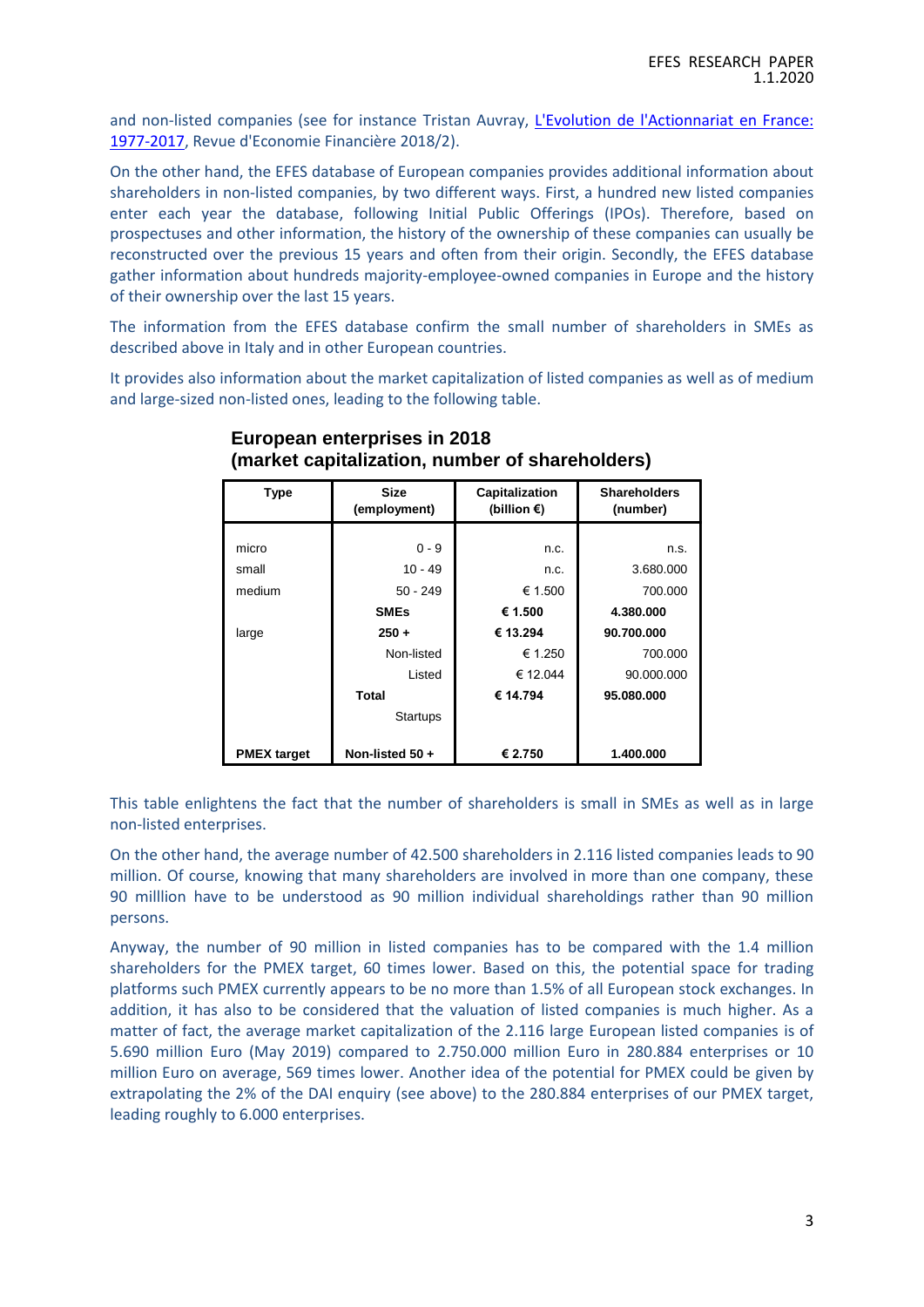Beside the fact that the number of shareholders is small in SMEs and in large non-listed enterprises, another point can be observed through the EFES database: This small number is mainly made of employee shareholders.

Indeed, at the start of a business, there are usually one, two, three active partners holding the entire capital. These are usually also the first employees. Subsequently, in order to increase the social capital, families and relatives are called upon, then private and, more rarely, public funds and *private equity*. At the same time, the call is also made to employees, first to executives or even later to all employees.

In number, employee shareholders including managers are therefore the most numerous shareholders in SMEs and in large non-listed enterprises, and in terms of ownership stake, they are often the majority together with executive owners. However, these employee shareholders are concentrated in a small number of companies, most of them being identified in the EFES database.

On the other hand, it is interesting to know that the observations made **in the UK** confirm these findings (see hereafter).

### **Non-listed companies in the EFES database**

The EFES database gathers information about all European non-listed companies having significant employee share ownership, which means all companies employing 100 persons or more, whose employee share ownership involves more than the few top executives (see table in appendix).

Non-listed companies having significant employee share ownership were slowly growing in numbers in Europe, from 271 in 2010 to 286 in 2013 and 334 in 2019 (+17% from 2013 to 2019).

Workers cooperatives were traditionally the most numerous among them. However in 2019, for the first time, the number of workers coops decreased to 167, exactly the same number as for other schemes.

In fact, the number of such large workers co-operatives was continuously declining from 189 in 2013 to 167 in 2019 (-12%), while the number of other employee-owned companies increased from 97 in 2013 to 167 in 2019 (+72%).

On the other hand, two single European countries, France and the UK made the demonstration of a positive dynamics leading to a small population of a few dozen of employee-owned companies besides workers coops.

In France, the number of non-listed companies having significant employee share ownership increased from 80 in 2010 to 114 on which 41 non-coops in 2019 (+42%).

In the UK, the number of non-listed companies having significant employee share ownership increased from 36 in 2010 to 88 on which 85 non-coops in 2019 (+144%).

Anyway, France is still the European country with the highest number of such companies. This is probably why the call for a dedicated share trading platform gets more interest in France.

Beside France and the UK, all other European countries cannot show more than only a few exceptional cases: One case in Austria, one in Belgium, up to five or six cases in Sweden or in The Netherlands.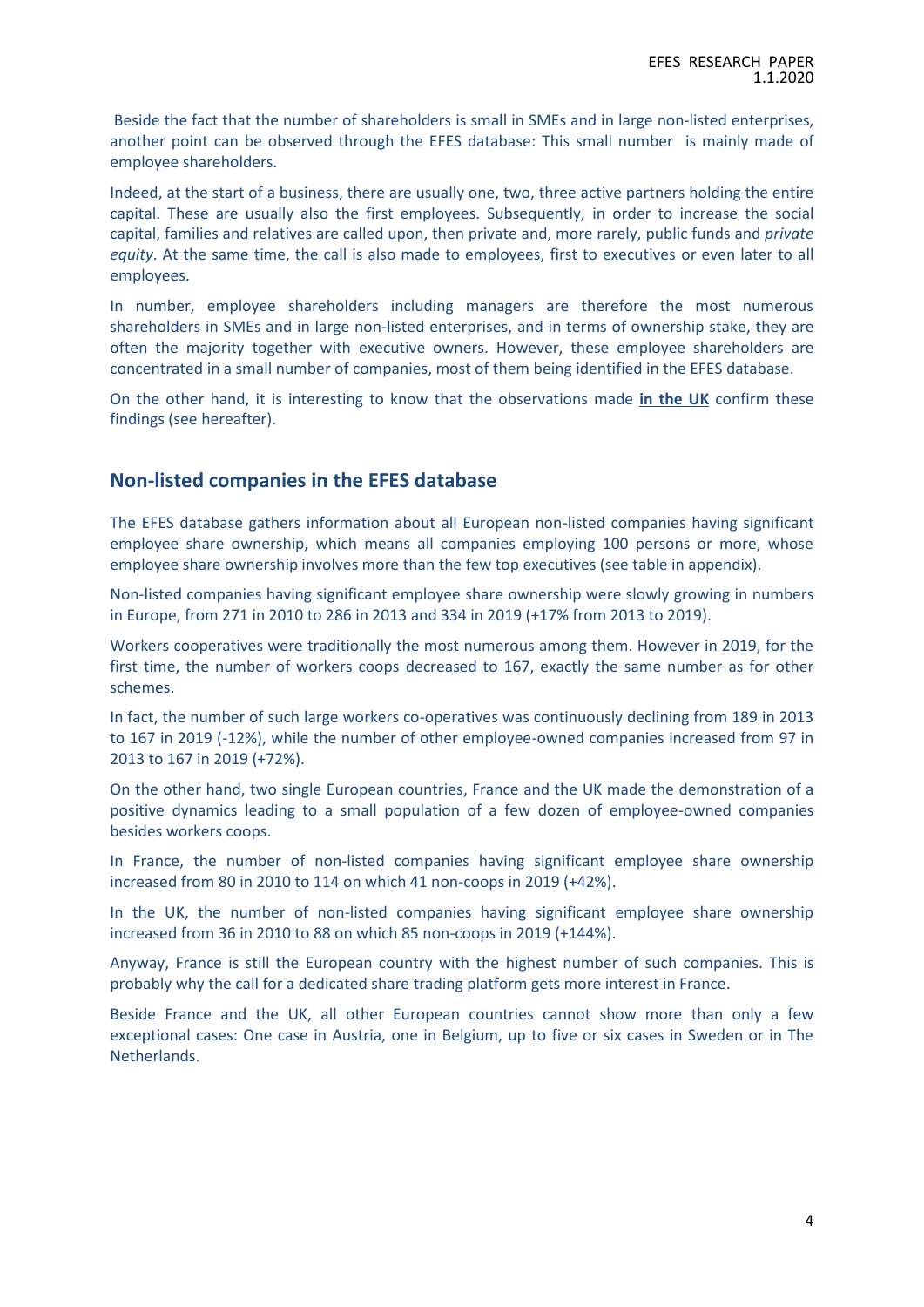## **Shareholders and employee shareholders in British SMEs**

The UK provides particularly good information about shareholders in SMEs and in large non-listed companies, each shareholder being identified as well as his shareholdings, and the information being freely available throug[h Companies House,](https://beta.companieshouse.gov.uk/) the UK's registrar of companies.

A sample of 50 companies was investigated on which 37 SMEs (118 employees on average) and 13 large non-listed ones (706 employees on average), leading to the following findings.

|                  | Number of<br>shareholders<br>(average) | Employee<br>shareholders<br>(average) | Employee<br>shareholders<br>(in %) |  |  |
|------------------|----------------------------------------|---------------------------------------|------------------------------------|--|--|
| <b>SMEs</b>      | 9.57                                   | 6,35                                  | 66%                                |  |  |
| Large non-listed | 16,38                                  | 12,38                                 | 76%                                |  |  |

Amongst the 37 SMEs, 8 have a significant number of employee shareholders, or 22%, while 4 nonlisted companies have a significant number of employee shareholders or 31%. The main reasons for this are stock option plans, leading to remarkably stable employee shareholdings.

Finally, this sample brings confirmation about the following differences of employee share ownership in SMEs and large non-listed companies compared with listed ones:

- Only two companies in the sample appear to have employee share ownership for all employees, just 5%. This has to be compared with the number of 74% in British listed companies.
- Finally, the number of employee shareholders in SMEs as well as in large non-listed companies compared to the number of employees reveals the low democratisation rate of 2 to 5%. This has to be compared with the rate of 24% in British listed companies.